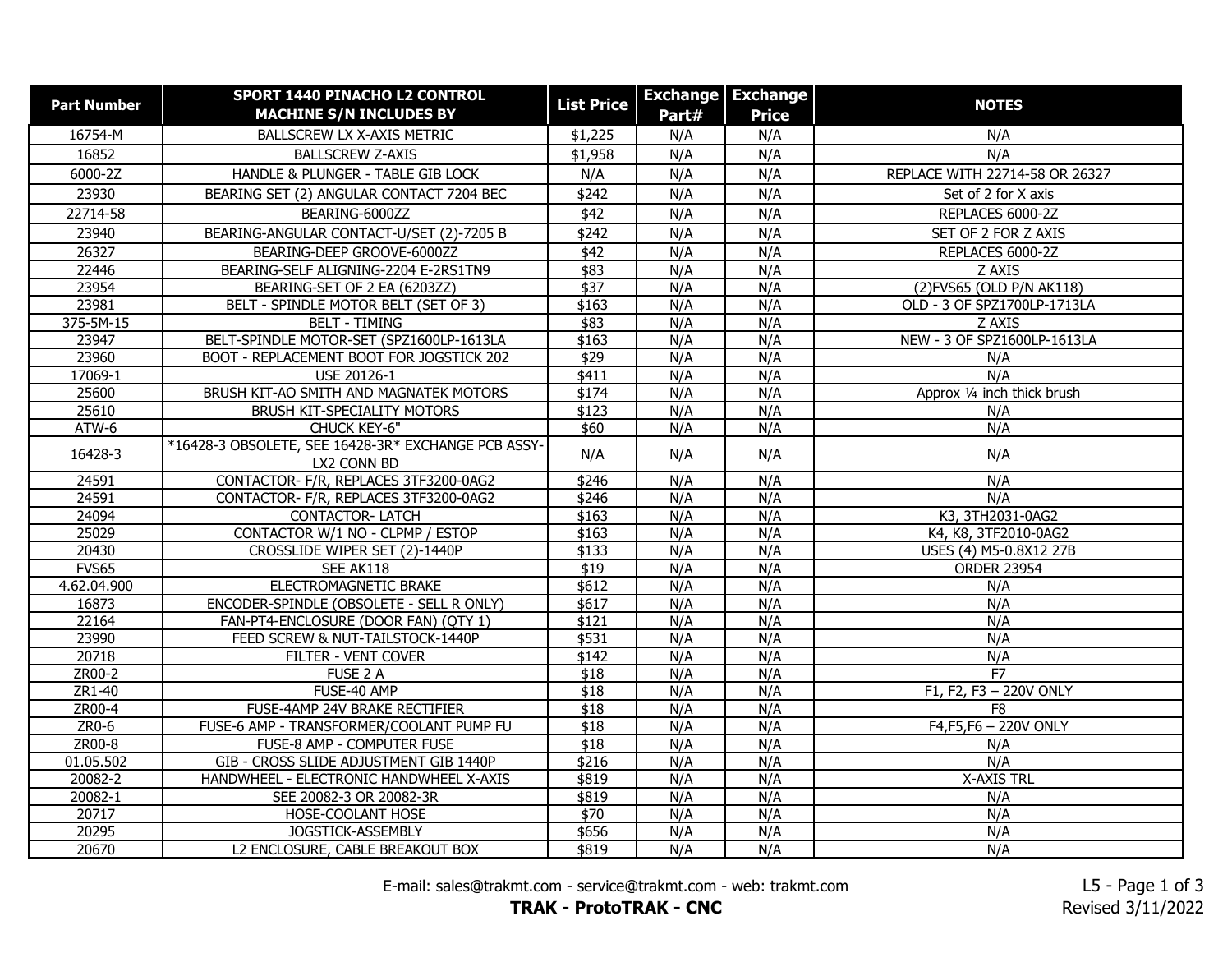| <b>Part Number</b>     | SPORT 1440 PINACHO L2 CONTROL            | <b>List Price</b> |          | <b>Exchange Exchange</b> | <b>NOTES</b>                                                       |
|------------------------|------------------------------------------|-------------------|----------|--------------------------|--------------------------------------------------------------------|
|                        | <b>MACHINE S/N INCLUDES BY</b>           |                   | Part#    | <b>Price</b>             |                                                                    |
| 22714-26               | LAMP - ASSY-110V 60Hz                    | \$416             | N/A      | N/A                      | N/A                                                                |
| 22856                  | LIMIT SWITCH-DOOR INTERLOCK              | \$108             | N/A      | N/A                      | N/A                                                                |
| 16385                  | OBSOLETE. SEE 16385R                     | \$1,064           | N/A      | N/A                      | N/A                                                                |
| 16384                  | MOTOR- Z AXIS (OBS)                      | \$1,147           | N/A      | N/A                      | N/A                                                                |
| 20714                  | NOZZLE - COOLANT                         | \$85              | N/A      | N/A                      | N/A                                                                |
| 20638                  | PENDANT ASSY - L2                        | \$5,546           | N/A      | N/A                      | N/A                                                                |
| 20712                  | PUMP - COOLANT (220/440V)                | \$491             | N/A      | N/A                      | 220/440V PUMP. DRILL ONE NEW MOUNTING HOLE FOR<br>REPLACEMENT PUMP |
| 3UA5200-2B             | SEE 26688                                | \$272             | N/A      | N/A                      | N/A                                                                |
| 24483-1                | RELAY-(BRAKE) TIMER, OFF DELAY           | \$241             | N/A      | N/A                      | N/A                                                                |
| 27212                  | REPL KIT-LUBE PUMP-110V-1440 & 1745      | \$619             | N/A      | N/A                      | N/A                                                                |
| 14-40-20050            | SAFETY GLASS-SLIDING DOOR -1440-OBS      | \$111             | N/A      | N/A                      | N/A                                                                |
| 24101-4                | SERVO DRIVER SERIES 3-4020               | \$872             | 24101-4R | \$754                    | X & Y AXIS, replaces 20201 and 20201R                              |
| 24101-5                | SERVO DRIVER SERIES 3-4050               | \$872             | 24101-5R | \$754                    | Z AXIS, REPLACES 20327-2                                           |
| 20716                  | SPINDLE MOTOR-1440P-FLANGE MOUNT         | \$1,554           | N/A      | N/A                      | OLD STYLE                                                          |
| 20716-1                | SPINDLE MOTOR-1440P-FLANGE MOUNT/NEW STY | \$1,554           | N/A      | N/A                      | NEW STYLE-15.5" LONG                                               |
| $17012 - 1$            | SWITCH BOX ASSY TRL1440P SPORT (OBS)     | \$1,465           | N/A      | N/A                      | N/A                                                                |
| 1-03-1-2-C12           | SWITCH, CAM, XBC-D FOR/REV SWITCH        | \$201             | N/A      | N/A                      | N/A                                                                |
| 20719                  | T-BOLTS-MOUNTING BASE, SET OF 4          | \$182             | N/A      | N/A                      | N/A                                                                |
| 23899                  | THRUST BEARING SET-1440P                 | \$40              | N/A      | N/A                      | N/A                                                                |
| 20617                  | WIPERS-SADDLE-SET(4)-1440P               | \$126             | N/A      | N/A                      | N/A                                                                |
| 20721                  | WRENCH - ECCENTRIC CAM LOCK WRENCH 1440  | \$43              | N/A      | N/A                      | N/A                                                                |
| <b>Headstock Parts</b> |                                          |                   |          |                          |                                                                    |
| DIN720-32014           | BEARING - MAIN SHAFT REAR BEARING 32014  | \$177             | N/A      | N/A                      | N/A                                                                |
| DIN720-32012           | BEARING 32012                            | $\sqrt{$132}$     | N/A      | N/A                      | N/A                                                                |
| DIN618-2526            | BEARING HK 2526                          | \$36              | N/A      | N/A                      | N/A                                                                |
| DIN618-3016            | <b>BEARING HK 3016</b>                   | \$36              | N/A      | N/A                      | N/A                                                                |
| 16300                  | BEARING HOUSING ASSY-X AXIS left side    | \$126             | N/A      | N/A                      | N/A                                                                |
| 16295-1                | BEARING HOUSING ASSY-Z AXIS              | \$126             | N/A      | N/A                      | N/A                                                                |
| 20707                  | <b>BEARING NK 30/30</b>                  | \$95              | N/A      | N/A                      | N/A                                                                |
| 20708                  | BEARING, RNA 69/28                       | \$168             | N/A      | N/A                      | N/A                                                                |
| 20709                  | BEARING, RNA 6904, 1440P                 | \$136             | N/A      | N/A                      | N/A                                                                |
| 22556-15               | CABLE ASSY- 25 pin -PARALLEL TO PENDANT  | \$60              | N/A      | N/A                      | N/A                                                                |
| 20692                  | CABLE ASSY L2 PENDANT AC TO ECB          | \$61              | N/A      | N/A                      | N/A                                                                |
| 22555-15               | CABLE ASSY-LOGIC - 37 pin EB TO PENDANT  | \$60              | N/A      | N/A                      | N/A                                                                |
| 22608                  | CABLE ASSY-POWER 10 FT                   | \$18              | N/A      | N/A                      | N/A                                                                |
| 20080                  | CABLE ASSY-PT4-APRON-19 FT               | \$328             | N/A      | N/A                      | N/A                                                                |
| 20081                  | <b>CABLE ASSY-X-ENCODER</b>              | \$168             | N/A      | N/A                      | N/A                                                                |
| 01.01.581              | CAM LOCK - ECCENTRIC                     | \$117             | N/A      | N/A                      | N/A                                                                |
| 20329-1                | COVER - SPINDLE-REAR COVER 1440P (NON-CO | $\sqrt{$76}$      | N/A      | N/A                      | N/A                                                                |
| 20011                  | SHAFT - HI-LOW GEAR SHAFT                | N/A               | N/A      | N/A                      | ONLY R UNIT AVAILABLE, USE EXT CABLE 16605                         |
| 16605                  | ENCODER EXTENSION CABLE ASSEMBLY         | \$168             | N/A      | N/A                      | N/A                                                                |

E-mail: sales@trakmt.com - service@trakmt.com - web: trakmt.com